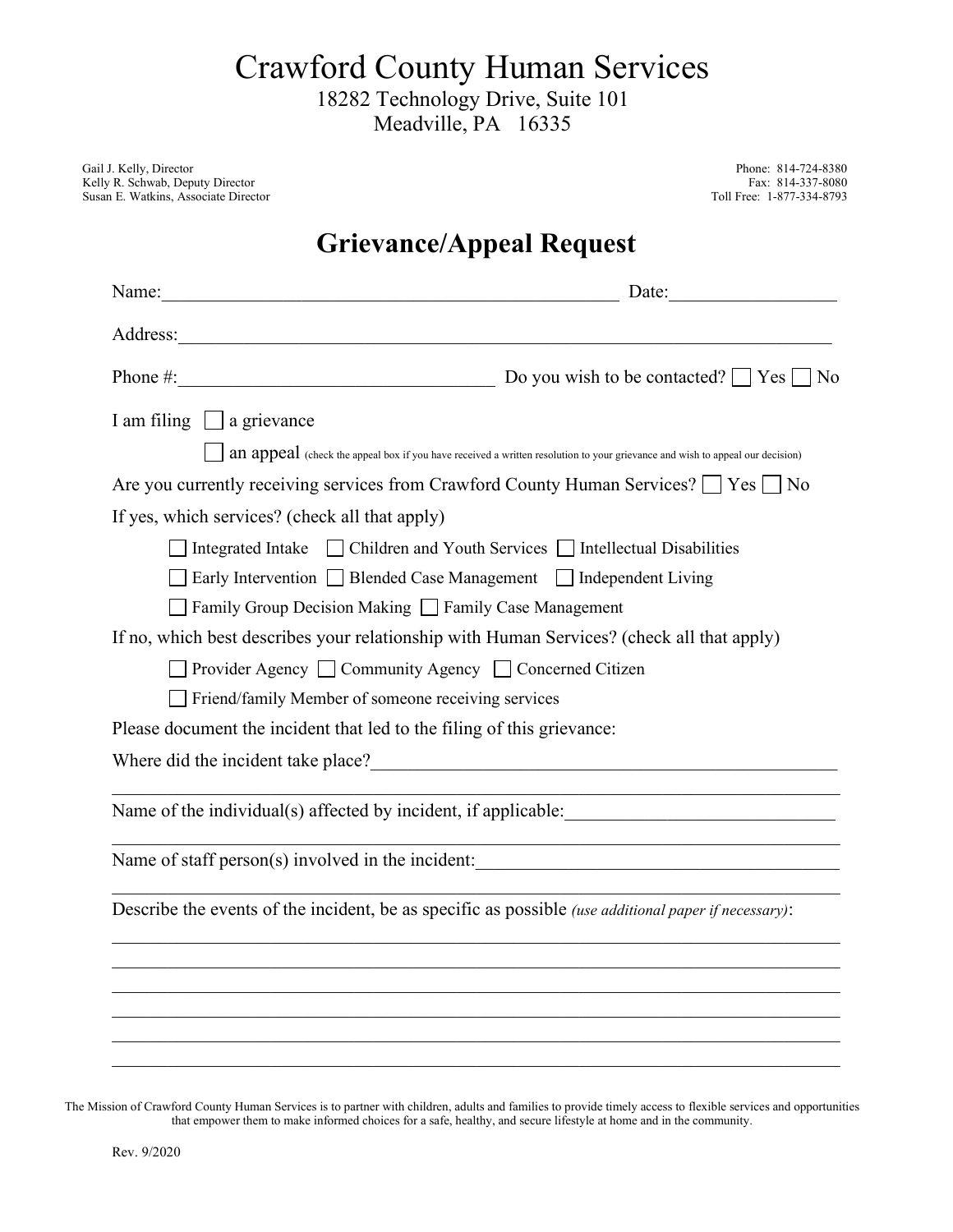|  |  |  | Please describe how you would like to see this grievance resolved. (use additional paper if necessary): |
|--|--|--|---------------------------------------------------------------------------------------------------------|
|  |  |  |                                                                                                         |

|           | Please check this box if you feel your grievance is urgent and must be resolved before 21<br>calendar days of receipt of your grievance. (Please explain why your grievance is urgent below.) |
|-----------|-----------------------------------------------------------------------------------------------------------------------------------------------------------------------------------------------|
|           |                                                                                                                                                                                               |
|           |                                                                                                                                                                                               |
|           | By signing below, I agree with the following statements:                                                                                                                                      |
|           | This grievance is truthful and necessary.                                                                                                                                                     |
| $\bullet$ | I have tried other ways to resolve this grievance before submitting this form.                                                                                                                |
| $\bullet$ | I was not pressured into filling out this grievance form by anyone.                                                                                                                           |
|           | If I needed help in completing this form I was able to get it.                                                                                                                                |

- I understand the grievance policy, and I know when to expect a decision about my grievance.
- I understand the appeal process, and I know that I can file an appeal if I am not satisfied with the resolution to my grievance.

## *Under the law, you are protected from retaliation or punishment for filing a grievance.*

| Signature of person filing grievance | Date                                                                                       |
|--------------------------------------|--------------------------------------------------------------------------------------------|
|                                      |                                                                                            |
|                                      | This section is only for children involved with Children and Youth Services                |
|                                      | Please send a copy of my form to the following: <i>(use additional paper if necessary)</i> |
| Name:                                | relationship:                                                                              |
| Name:                                | relationship:                                                                              |
| Name:                                | relationship:                                                                              |
|                                      |                                                                                            |
| Name:                                | relationship:                                                                              |
| Name:                                | relationship:                                                                              |

\*\*\*\*\*\*\*\*\*\*\*\*\*\*\*\*\*\*\*\*\*\*\*\*\*\*\*\*\*\*\*\*\*\*\*\*\*\*\*\*\*\*\*\*\*\*\*\*\*\*\*\*\*\*\*\*\*\*\*\*\*\*\*\*\*\*\*\*\*\*\*\*\*\*\*\*\*\*

The Mission of Crawford County Human Services is to partner with children, adults and families to provide timely access to flexible services and opportunities that empower them to make informed choices for a safe, healthy, and secure lifestyle at home and in the community.